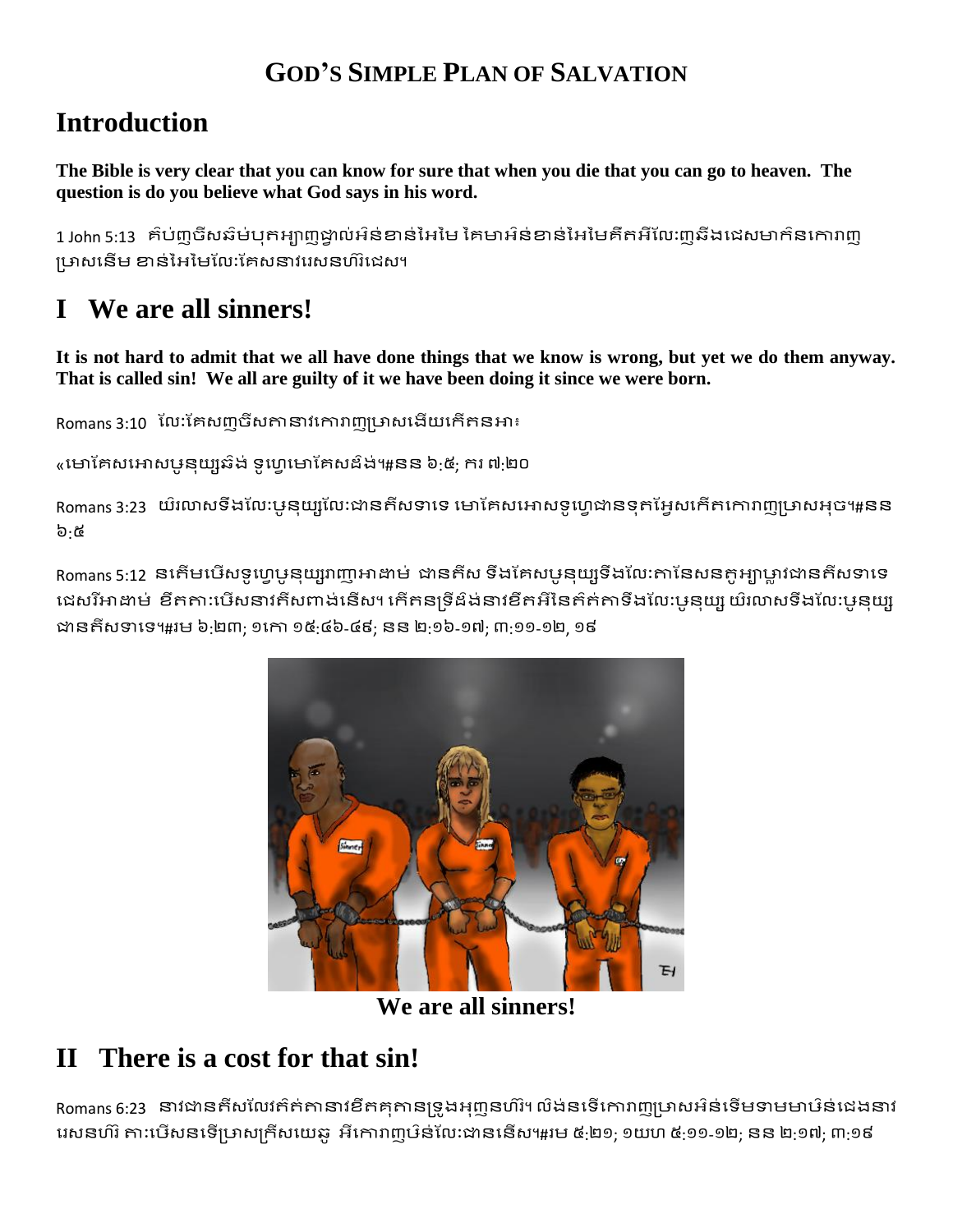Revelation 21:8 លិងមពោលអីមអារ់លើយនាវញ្ញឆីងយ៌រមានាវក្លាច មពោលអីមោញឆីង មពោលអីជាននទើបឹបើច មពោលអឹងខឹតឞូ មពោលអីតឹមទ៌ង់ មពោលអីម៌ត់នអាង មពោលអីយើកមហសមារូបប្រាស នទ្រែលមាទឹងលែ:មពោល អីមរោសឞូ ទឹងលែ:មពោលអីនៃគែសទោយ្សគុតាងលៅអុញគែសញ្ញឆឺវហីត។ អីនៃជេងនាវខឹតត៌ល់ហរ"៕នតម ២២:១៥; ជអ្យផ ៥:៥

Revelation 20:11 ដេសរីគ៌ប់ឆៃទូមល៌ម់រានើលកាដាច់កុំង់ងាន់ រានើលអីនៃងលាង ឆៃនអ៌ប់មានើមអីគុតារានើលអីនៃ ដ៌ង់។ ក្រោក នទ្រែលមានែសនតូទូលោសបើសនើមអីនៃលែៈផ្ដៅ ដេសរីមោហោមឆៃជីតអោស៕#នតម ៤:២; មថ ២៥:៣១; ២ជេ ៣:១០, ១២

12 នោកនៃគ៌ប់ឆៃផូងឞូនុយ្យខឹត នអ៌ប់មាឞូជេ: ឞូក្ម៌ង់ ទ៌ក់បើសនាប់រានើលកាដាច់អីនៃ គែសអ៌ក់ឆ៌ម់បុតឞូពើក ដេសរីគេសទូមល៌ម់ឆ៌ម់បុតជីតឞូពើកដ៏ង់ អីនៃដេងឆ៌ម់បុតនាវរេស។ ទឹងលែ:ផ្លូងឞូនុយ្សលេះខឹតនើសកោរាញ្យហស ជាតទោយទោទេ តឹងនទើខាន់ពាង់នើមលែៈជាន អឺលែៈគែសញថិសដេសតាអ៌ក់ឆ៌ម់បុតអឺនៃ៕ នតម ៣:៥; ដាន ៧:១០

13 ល៌ង់ផូងឞូនុយ្សអីខឹតតាទាកវាច់ទាកវារ៉េនៃ នទ្រែលមាផូងឞូនុយ្សអីលៃ:ខឹតអីគុតានតុកផូងខឹត ទឹងលែ:ផូងឞូនុយ្ស លែៈខឹតនើស វាច់ឆ៌ៈទើននាវជាតទោយតើងនទើខាន់ពាង់នើមលែៈជានទូហ្វេទូហ្វេ៕យហ ៥:២៨-២៩

14 ដេសរីបូងក្លាច់នតុកផូងខឹតគុតាងលៅអុញអីនៃ ងលៅអុញអីនៃជេងនាវខឹតត៌ល់ហរ មោហោមអោសគែសនាវខឹត េឹត។#ជអ្យឆា ២៥:៨; ១ជោ ១៥:២៦, ៥៤-៥៥

15 ឞូម៌សអីមោអោសគែសញ្ញចិសរាញាតាឆ៌ម់បុតនាវរេស ពាង់អឺនៃកោរាញូប្រាសងក្លាច់លើយតាងលៅអុញដ៏ង់៕ $\mathbf s$ តម ១៣:៨

## **III Christ died for our sins.**

Romans 5:6 តានោកឞ៝ន់មោអោសប្លាវរាក្លាយ្យអេងឆាក់ឞ៝ន់នើមឞើសនាវតីស ត៌ត់ទីនារប្រាសក្រីស ខឹតអ៌ន់មាឞូនុយ្ស ឞ៝ន់អ្យីជអ្យហ៝ែៈអ្យាត់នាវជោរាញឞ្រាស។#យហ ១០:១១, ១៥; ១ជេ ៣:១៨

Romans 5:8 ល៌ង់កោរាញូប្រាសលែ:ញហើដេសនាវពាង់រ៌ង់មាឞ៌ន់កើតនអា៖ ពាង់អ៌ន់ប្រាសក្រីស ខឹតឆើមនគ្រ៌:ឞ៝ន់ នោកឞ៝ន់ហោមអែដេងឞូនុយ្សតីស។

Romans 14:9 ប្រាសក្រីស លែៈខឹត ជេសរីលេៈទឹក់រេសនើស ពាង់ជានកើតនៃគៃមាពាង់ជេងកោរាញមាផូងបូនុយ្យខឹត នអ៌ប់មាផូងឞូនុយ្សរេសដ៏ង់។

Romans 6:23 នាវជានតិសលែវត៌ត់តានាវខឹតគុតានទ្រូងអុញនហ៊រ។ ល៌ង់នទើកោរាញហ្រសអ៌ន់ទើមទាមមាឞ៌ន់ជេងនាវ រេសនហ៊រ តា:បើសនទើប្រាសក្រីសយេឆូ អីកោរាញឞ៌ន់លែ:ជាននើស៕#រម ៥:២១; ១យហ ៥:១១-១២; នន ២:១៧; ៣:១៩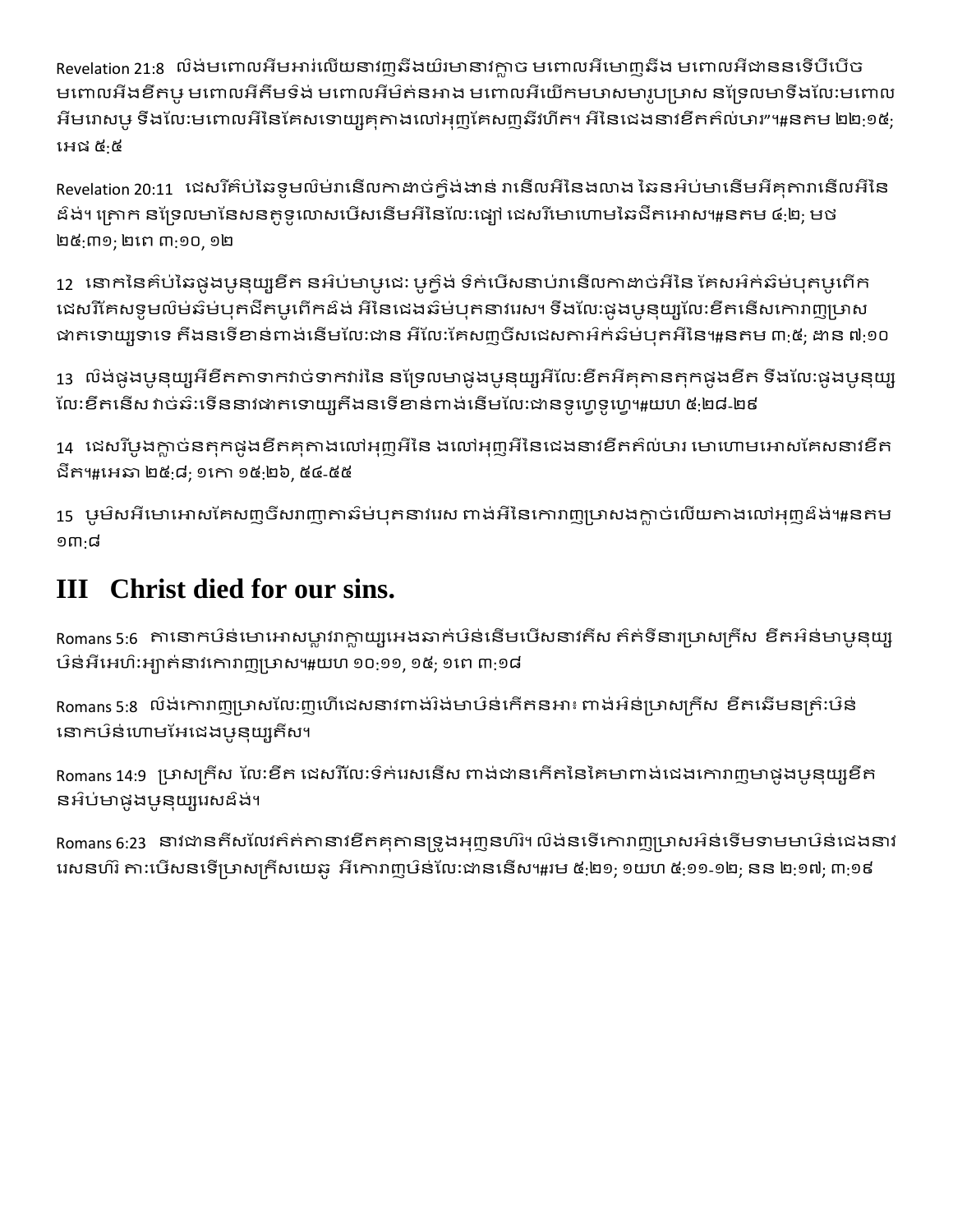

**Christ died for sinners!**

#### **IV Salvation is a free gift, not by good works. You must take God's word for it, and trust Jesus alone!**

Salvation is trusting and receiving Jesus Christ as your Savior. It's trusting in the fact that Jesus Christ died on the cross of Calvary to pay for your sins! It's realizing there is absolutely nothing whatsoever you can do to save yourself and *completely* trusting in Jesus Christ to save you! It's not any church that saves. It's not any baptism, not good works, not sacraments, not repenting, not praying through, not living a good life — IT'S NOT ANYTHING YOU CAN DO!

Acts 4:12 មោហោមអោសគែសឞនយ្យអេងជីតមាទើយរាក្លាយប្រនយ្យគានៃសនតុអា មោហោមអោសគែសឞនយ្យអេង ជីតកោរាញប្រាសអ៌ន់មាបូនុយ្សគៃមារាក្លាយ្សប៌ន់"៕ការ ១៥:១១; មថ ១:២១; ១កោ ៣:១១; ៦:១១; ១តម ២:៥

Ephesians 2:8-9 តា:បើសនាវអ្វែសកោរាញូប្រាស ទឹងពាង់រាក្លាយួរខាន់អៃមៃ យ៌រមាខាន់អៃមៃញុឆីងមាប្រាសក្រីស ។ នាវ រាក្លាយ្សអីនៃមោអោសតា:បើសនទើខាន់អៃមៃនើមជាន ជេងតា:បើសកោរាញហ្រសនើមអំន់ទើមទាម។#រម ៣:២៤; ៩:១៦; តត ៣:៤-៦; កាល ២:១៦ 9មោដ៌ង់ទីតា:បើសឞូនុយ្យជានអែ្ចស គៃមាលើយអ៌ន់ទូហ្គេបួនុយ្យនហីអេងឆាក់ពាង់ ជនើម។

Titus 3:5 ពាង់រាក្លាយ្យផូងឞ៌ន់។ មោទីអោសពាង់រាក្លាយ្យយ៌រមាឞ៌ន់លែ:ជានឆ៌ង់ ពាង់គែសនាវយោ:នអាចទើម ទឹងពាង់ រាក្លាយ្យប់ន់អ្បា។ នអ៌ប់មាពាង់អ៊ន់ប្រាសហ្វេងអ្វែសអីក្ល៌សអ្វែសគុតាឆាក់ឞ៌ន់ ដេសរីនាវទើយប្រាសហ្វេងអ្វែសជាននូយ្ស នហ៌ម់ឞ៝ន់អ៌ន់មហៃតឹមមានមាទែសទូតឹជីត ពាង់តឹមមានមារាវផូងឞ៝ន់អ៌ន់ក្ល៌ស។ កើតនទ្រីពាង់រាក្លាយ្យផូងឞ៝ន់។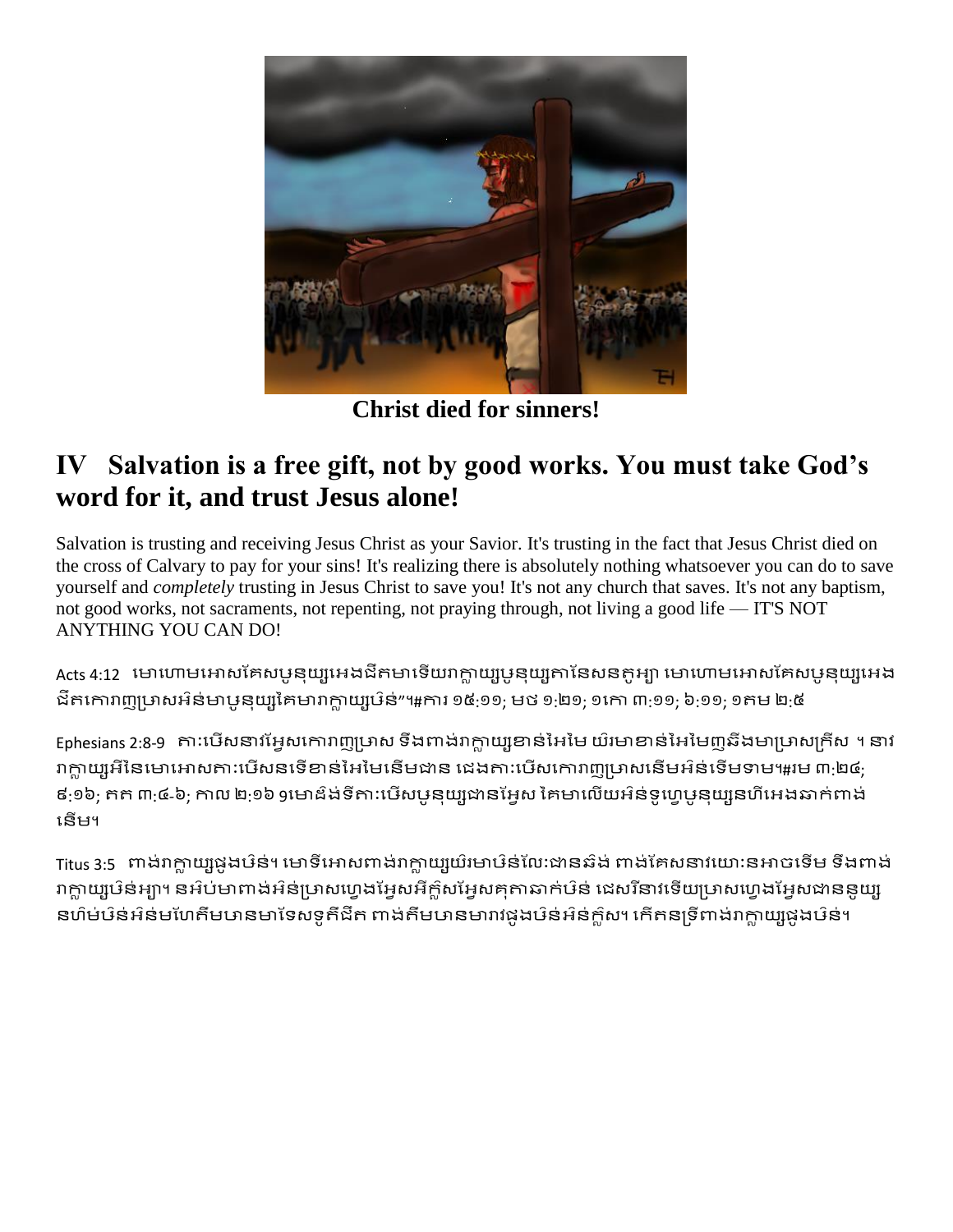

### **V We must put our faith and trust in Christ in order to be saved.**

Romans 4:24 ្លាសនអ៌ប់មាឞ៌ន់អាបៃអ្យាដ៏ង់ អ៌ន់ឞ៌ន់គឹតកោរាញូប្រាសមរាកើបឞ៌ន់លែ:ឆ៌ង់ដ៏ង់ លាសឞ៌ន់ញ្ឆឆឺងមា ពាង់អីលែៈអំន់ប្រាសយេឆូ អីកោរាញឞ៌ន់ទឹក់រេសជេស។

Romans 10:9-10, 13 ឞូម៝សអីមឞើសងក៌ចមាមឞូងលាសប្រាសយេឆូ ជេងកោរាញ នអ៌ប់មាអ្យាត់តានូយ្សនហ៌ម់លាស កោរាញូប្រាសជានអ៌ន់ប្រាសយេឆូ ទឹក់រេស ពាង់អីនៃកោរាញូប្រាសរាក្លាយូរងាន់រំ។#មថ ១០:៣២ 10យ៌រតា:បើសនូយ្ស នហ៌ម់ឞ៝ន់៣ុឆីងមាប្រាសយេឆូ ទឹងកោរាញ្យមាសកើបឞ៝ន់ឆ៌ង់ ដេសរីទឹងឞ៝ន់គែសរាក្លាយ្យយ៌រតា:ឞើសនាវឞ៌ន់មឞើស ងក៌ចមាឞូដ៏ង់ នាវឞ៌ន់៣ុឆីងអឺនៃ។ យ៌រលាសលែ:គែស៣្ថចិសដ៏ង់៖ «ឞូម៝សអីក្លាល់ទាន់កោរា៣្យហសឆើមយោ: ពាង់អឺនៃ កោរាញប្រាសរាក្លាយ្យ»#យោអ ២:៣២។



*If you want to accept Jesus Christ as your Savior and receive forgiveness from God, here is prayer you can pray. Saying this prayer or any other prayer will not save you. It is only trusting in Jesus Christ that can provide forgiveness of sins. This prayer is simply a way to express to God your faith in Him and thank Him for providing for your forgiveness.*